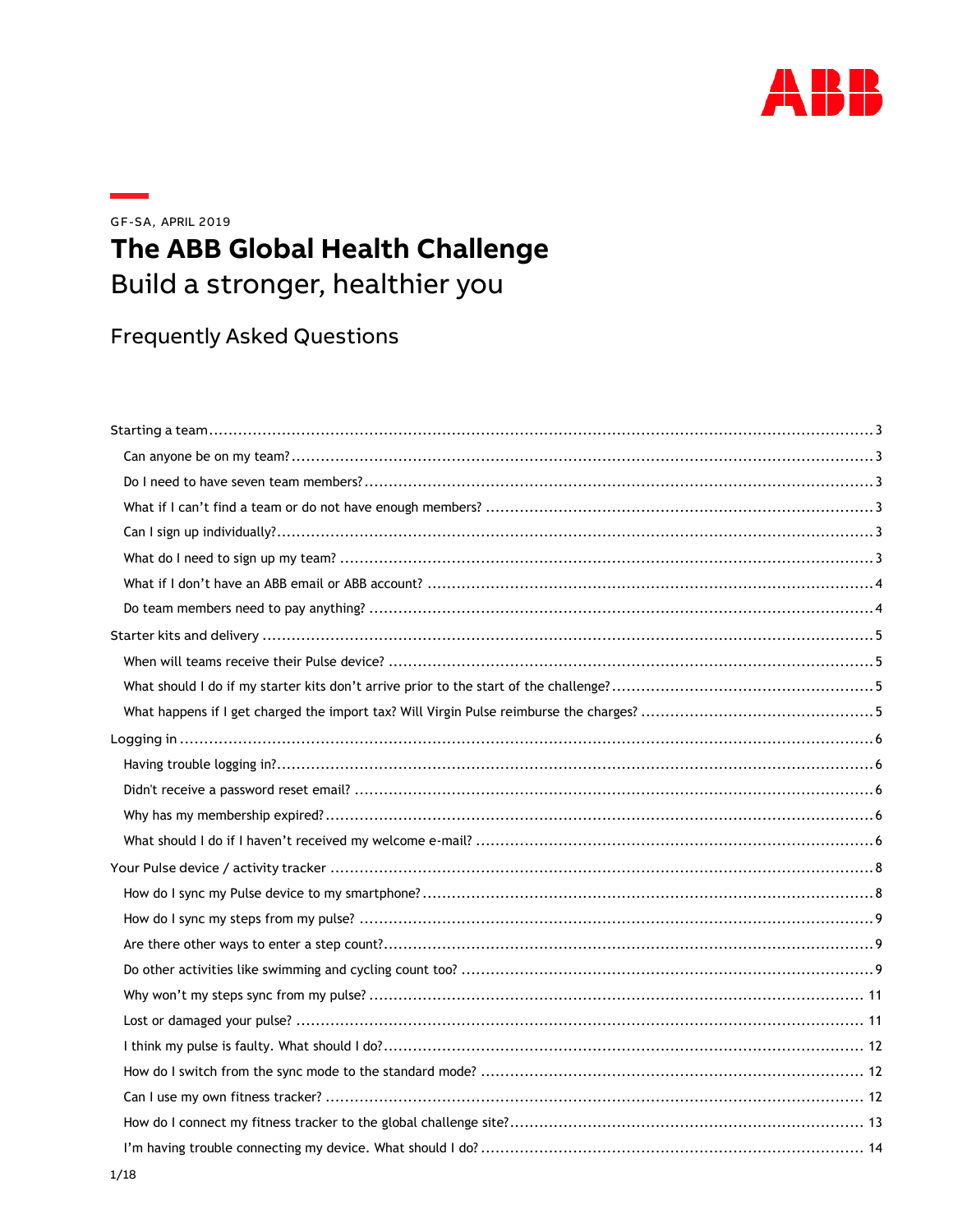

| How do I unsubscribe from the Global Challenge e-mails, or delete my Global Challenge account?  18 |  |
|----------------------------------------------------------------------------------------------------|--|
|                                                                                                    |  |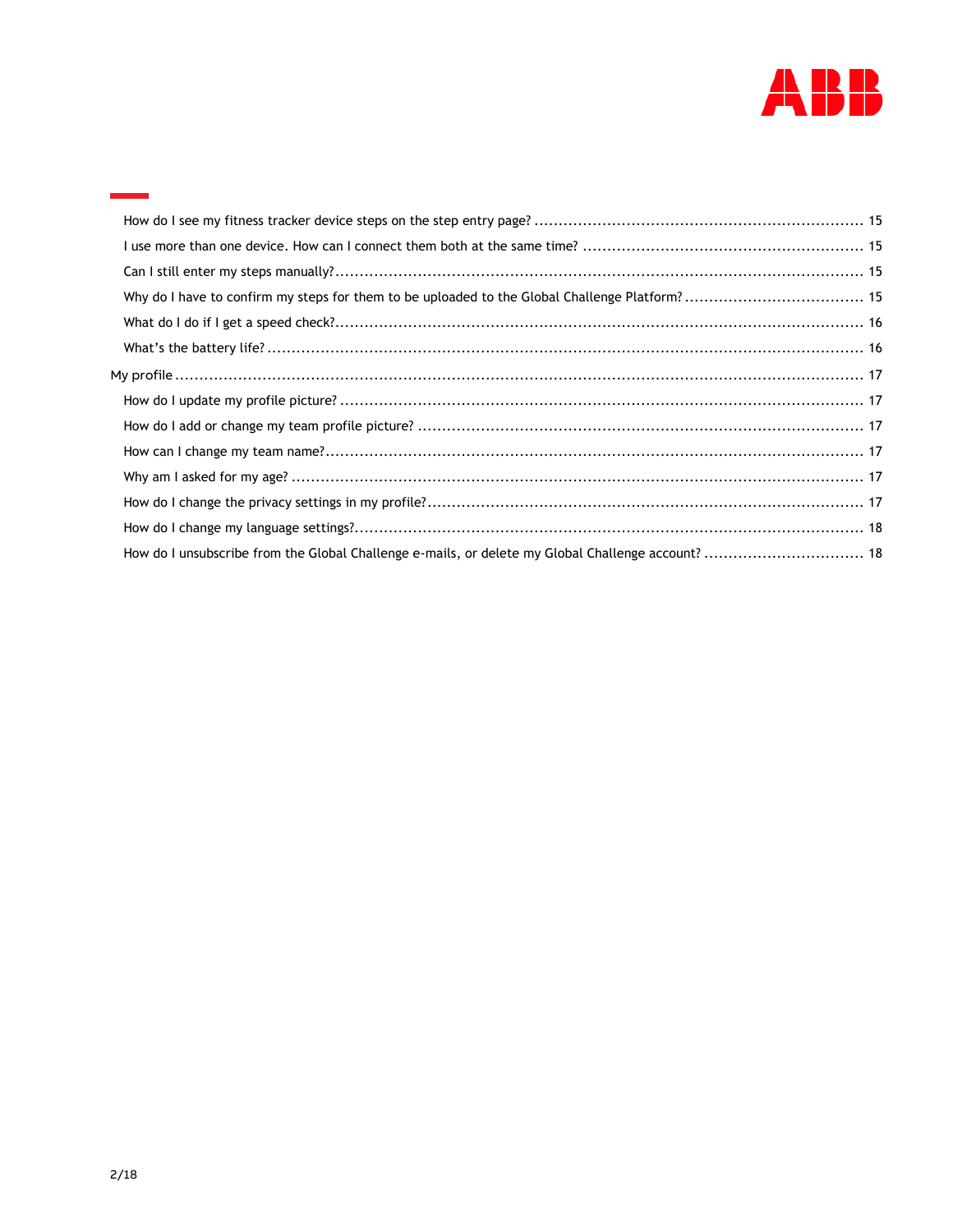

# <span id="page-2-0"></span>**Starting a team**

# <span id="page-2-1"></span>**Can anyone be on my team?**

Yes, as long as they are an employee of ABB, they can join the challenge!

# <span id="page-2-2"></span>**Do I need to have seven team members?**

Yes, no more and no less. The rule of the game is 7. If you have too many colleagues for your team, try breaking up your team and expanding both groups! This will make the in-house challenge even a bit more interesting.

If you have too little, ask around! This is a great chance to participate in a friendly challenge and collaborate with colleagues you may not normally connect with on a daily working basis. You can also go global and ask your colleagues across the world to join you! Join our Global Health Challenge Yammer Group - it `s a great tool for connecting with others!

# <span id="page-2-3"></span>**What if I can't find a team or do not have enough members?**

ABB is an international company with employees all over the globe. If you can't find a local colleague to join you, why not go global and ask a colleague from another ABB location or country to join your team? This is a great and fun way to connect and collaborate with your colleagues, so ask around! Why not reach out on Yammer and see if someone wants to join you?!

If you still don't have luck, contact Sylwia Socha or Ruth Helfenstein, and we will be happy to connect you with colleagues to get started!

# <span id="page-2-4"></span>**Can I sign up individually?**

No, we are sorry. For this challenge, you need to select a Team Captain who will register the full team of seven and manage your team profile. But don't worry its simple and does not require much work! For this reason, no indivual sign ups can be made.

#### <span id="page-2-5"></span>**What do I need to sign up my team?**

To sign up your team, you will need each of your member's: Full names (first and last)

- Email address
- ABB department/business
- Country
- ABB address/location (if different from yours)

Personal email addresses can be used if you do not have an ABB email address. If your team members are not located in the same ABB location, you will need their ABB location addresses so that the Pulse starter kits can be shipped directly to their ABB address.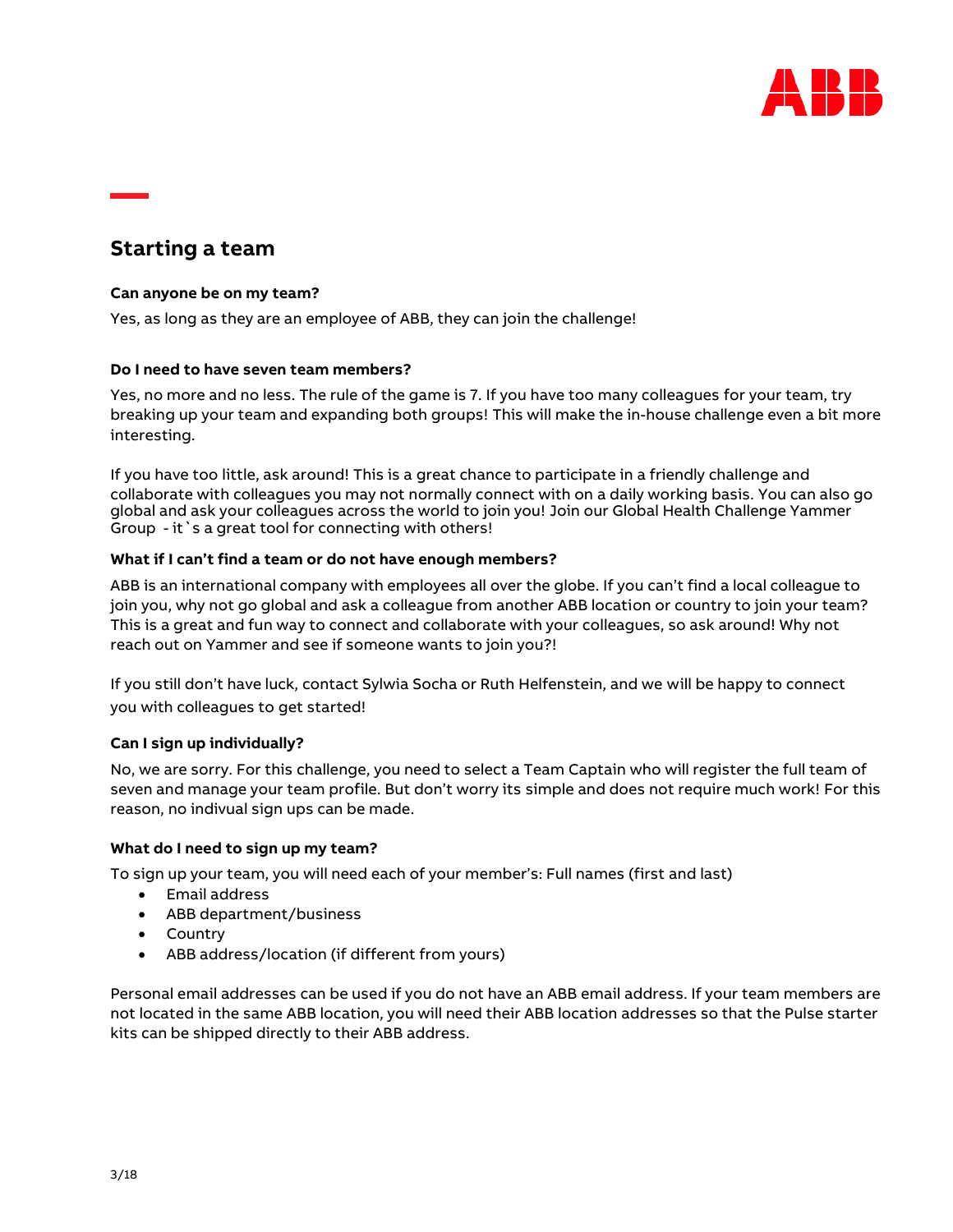

# <span id="page-3-0"></span>**What if I don't have an ABB email or ABB account?**

Don't worry! This challenge does not require you to have an ABB account or email. Your can use your personal email to sign up and you can download the Global Challenge app on your mobile device. You will need to provide your team captain with your email and ABB location so your Pulse device can be shipped there. Personal addresses should be avoided.

#### <span id="page-3-1"></span>**Do team members need to pay anything?**

No, not for team members. ABB will be covering the costs and encourages you to join in a bit of friendly competition to help boost the health and well-being of our colleagues across the globe! All you need is your teammates information (e.g. email, ABB location and department) and you can get signed up and started. If you receive charges for shipping – please go to the following section: *What* [happens if I get charged the import tax? Will Virgin Pulse reimburse the charges?](#page-4-3).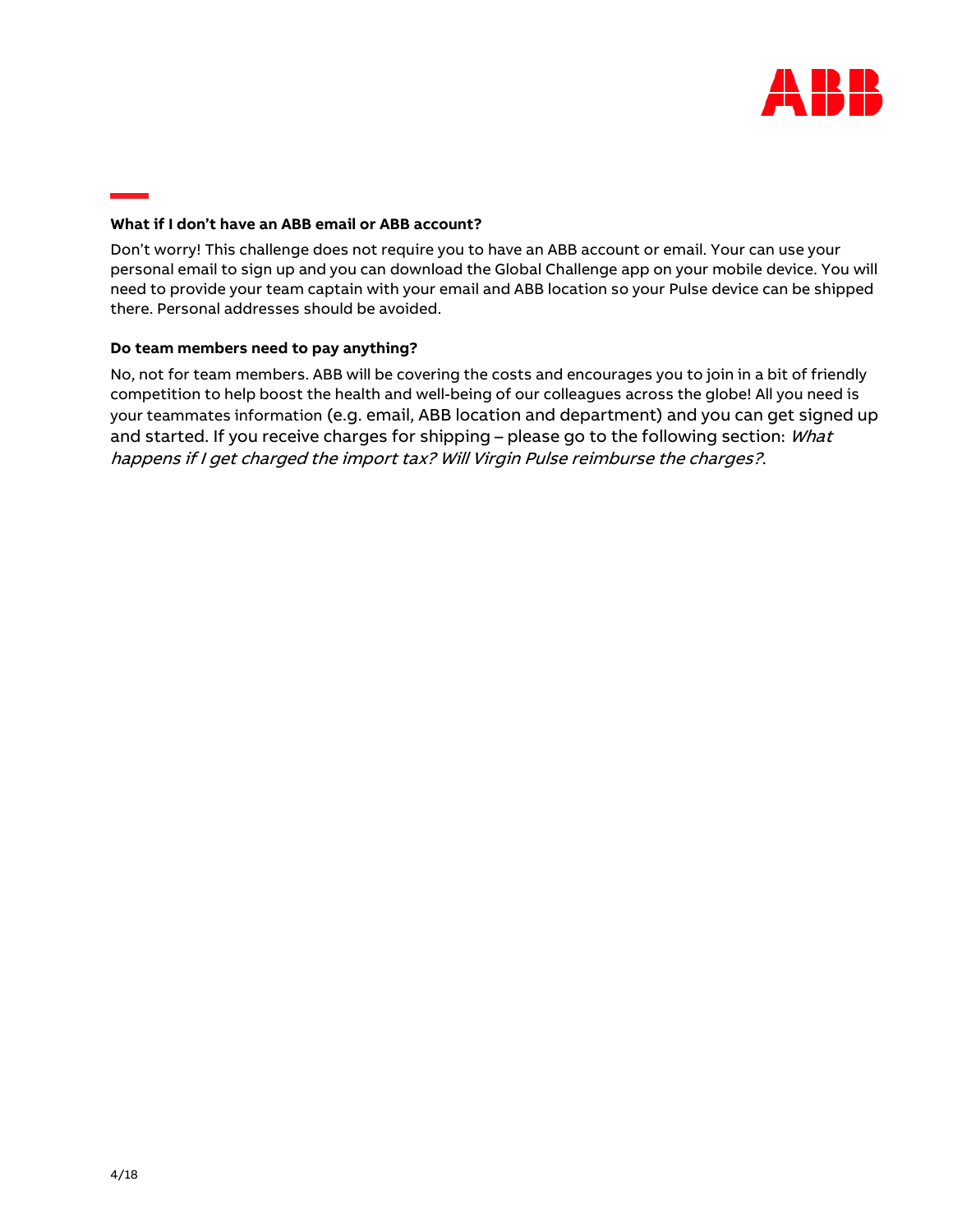

# <span id="page-4-0"></span>**Starter kits and delivery**

# <span id="page-4-1"></span>**When will teams receive their Pulse device?**

Once teams have been confirmed, distribution takes place during the 3 weeks prior to the start of the 100-day challenge to ensure all teams have their Pulse device on time. Upon dispatch, the team's registered addressee (team captain) will receive a notification email from one of our distribution partners with a tracking number and an estimated time of delivery. The team captain will be responsible for distribution of the trackers amongst his team. **Teams should register as early as possible** to guarantee they will receive their items before the start of the event.

- United Kingdom allow 5 business days for delivery
- USA and Europe allow up to 5 business days for delivery
- Canada allow up to 7 business days for delivery
- Australia allow up to 6 business days for delivery
- Asia allow 7 10 business days for delivery
- South Pacific allow 7 10 business days for delivery
- South America, Africa and other allow a minimum of 10 business days for delivery

# <span id="page-4-2"></span>**What should I do if my starter kits don't arrive prior to the start of the challenge?**

In case you do not have your Pulses for the beginning of the Challenge, your teams will not be disadvantaged. Until your Pulse device arrives you are allowed to allocate yourselves (i.e. each individual team member) 13,027 steps for each day you are without a Pulse device. You can do this by going to the 'Step entry' section and simply typing in 13,027. This number was the average amount of steps entered by last year's members. You can also use your own compatible tracking device. For the latest list please go here: https://globalchallenge.zendesk.com/hc/en-us/articles/115001581706-Can-I-use-my-ownfitness-tracker-

# <span id="page-4-3"></span>**What happens if I get charged the import tax? Will Virgin Pulse reimburse the charges?**

Y[es. Virgin Pulse is commit](mailto:gccar@virginpulse.com)ted to delivering the goods without any further cost imposition to ABB and will reimburse legitimate duty and tax charges as imposed by the official customs government department. Please forward certified copies of Customs Cleared Duty and Tax receipts to gccar@virginpulse.com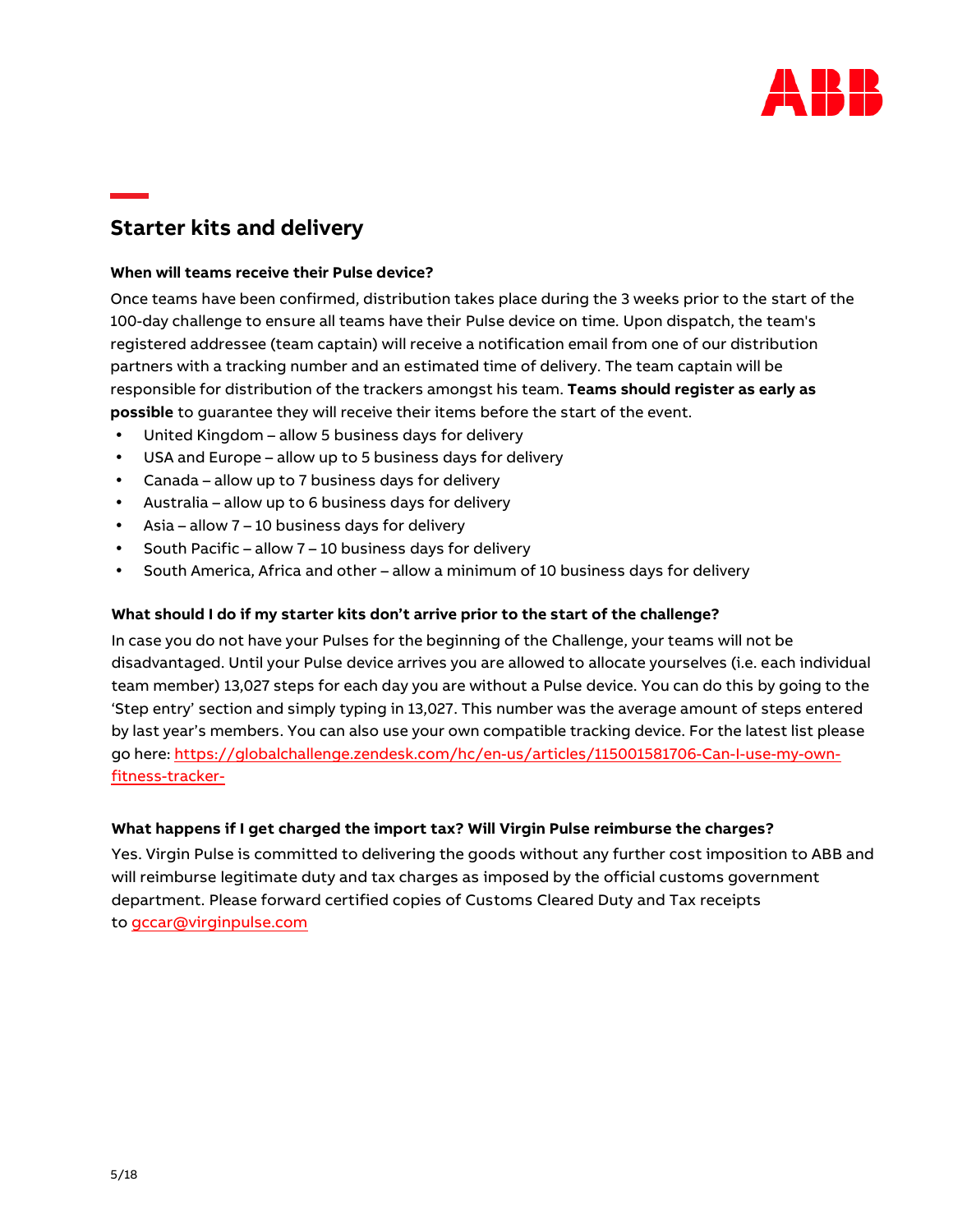

# <span id="page-5-0"></span>**Logging in**

# <span id="page-5-1"></span>**Having trouble logging in?**

Please click on the ['Can't log in?'](https://globalchallenge.virginpulse.com/forgot-password) link to try and refresh your login details. You will be prompted to enter your email address. If you have a username you will need to reset your password via your Team Captain. When creating your new password, please ensure that your password is at least 10 characters long and contains any 3 of the follow 4 types of characters:

- lower case alphabetic (a-z)
- upper case alphabetic (A-Z)
- numeric (0-9)
- special (!@#,etc)

#### <span id="page-5-2"></span>**Didn't receive a password reset email?**

- Please check your Spam folder. E-mails from the VGlobal Challenge will be sent by Virgin Pulse: [noreply.email@virginpulse.com](mailto:noreply.email@virginpulse.com) and [no\\_reply@virginpulse.com](mailto:no_reply@virginpulse.com) – please ensure these email addresses are trusted and listed as a safe recipient to ensure they're not regarded as Spam.
- Ask your Team Captain to check their ['Manage Teams' page](https://globalchallenge.virginpulse.com/manage/teams?teamid=243565&dashboardFilteredAreaIds=NoneSelected) for which email address you were signed up with. This email address is where your password reset email is sent and the email address you need to use to sign in. They should also double check for typos!

#### **Registered with a username, not an email address?**

- Click the option to reset your password via your Team Captain and follow the instructions.
- Enter your username and Team Captain's email address. Your Team Captain will be sent your password reset email. If you don't know these details, ask your Team Captain to check their ['Manage](https://globalchallenge.virginpulse.com/manage/teams?teamid=243565&dashboardFilteredAreaIds=NoneSelected)  [Teams' page.](https://globalchallenge.virginpulse.com/manage/teams?teamid=243565&dashboardFilteredAreaIds=NoneSelected)

#### <span id="page-5-3"></span>**Why has my membership expired?**

If you're trying to log in and receive an error message 'membership expired', please check that you've entered the correct email address. The email address you're entering needs to match the address that has been registered for you by your Team Captain. If you're still having trouble please contac[t Customer Support.](https://globalchallenge.zendesk.com/hc/en-us)

# <span id="page-5-4"></span>**What should I do if I haven't received my welcome e-mail?**

As long as your email address has been correctly registered, you can use the ['can't log in'](https://globalchallenge.virginpulse.com/forgot-password) link on the log-in page to send a password reset email to your address. This email contains a link to set up a new password which will allow you to access the Global Challenge site.

Your welcome email can also be re-sent by either an Organisation Manager or by your Team Captain when they select the 'Re-send welcome email' option on the ['Manage Teams'](https://globalchallenge.virginpulse.com/manage/) page. It is important to check that the correct email address has been provided before re-sending the welcome email.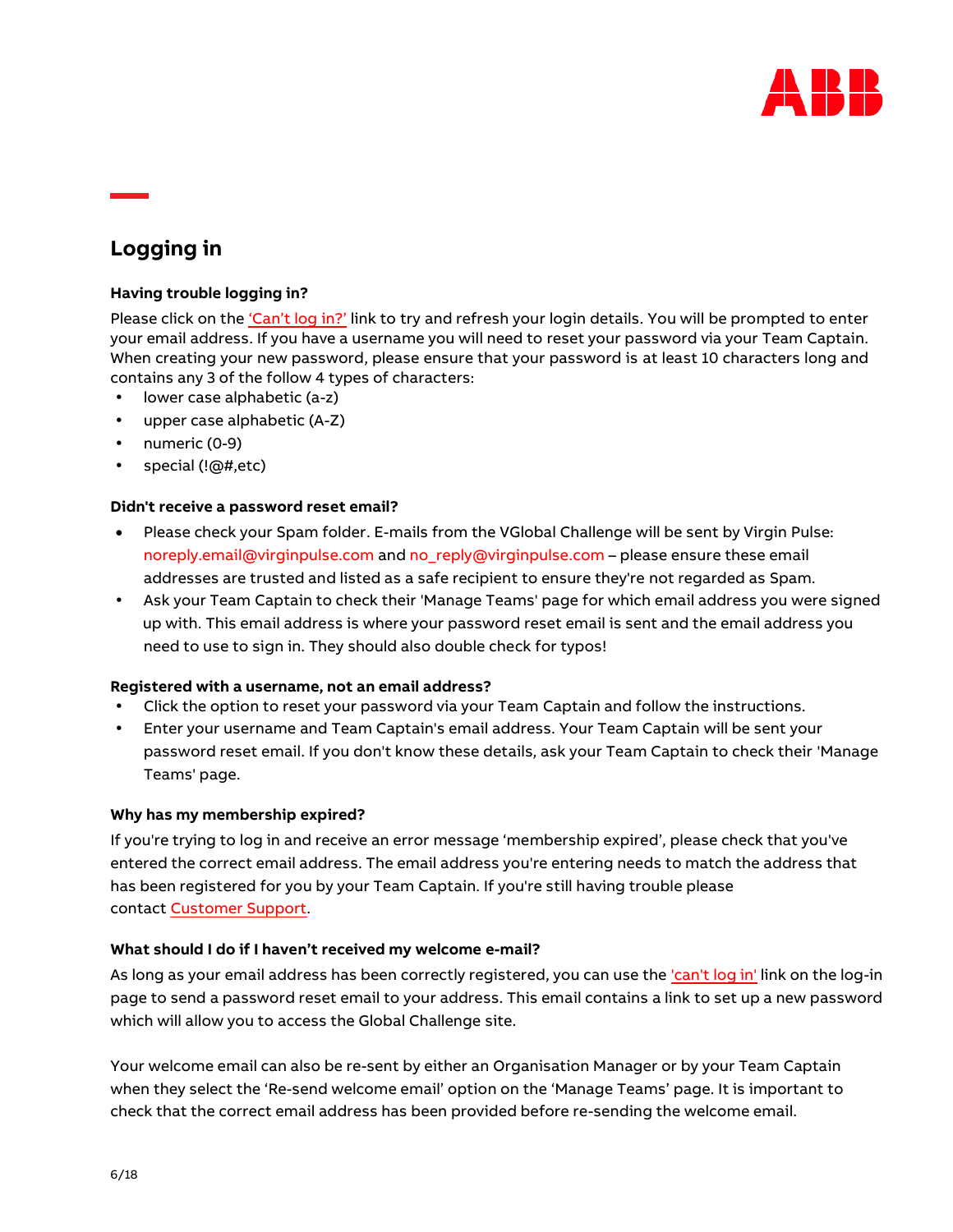

Ask your Team Captain to check their ['Manage Teams'](https://globalchallenge.virginpulse.com/manage/teams) page for which email address you were signed up with. This is where your password reset email is sent and the email address you need to use to sign in. They can also check for typos and re-send your welcome email from this page!

Emails from Global Challenge will be sent from [no\\_reply@virginpulse.com](mailto:no_reply@virginpulse.com) and [noreply.email@virginpulse.com](mailto:noreply.email@virginpulse.com) - please ensure these email addresses are trusted and listed as a safe recipient to ensure they're not regarded as SPAM.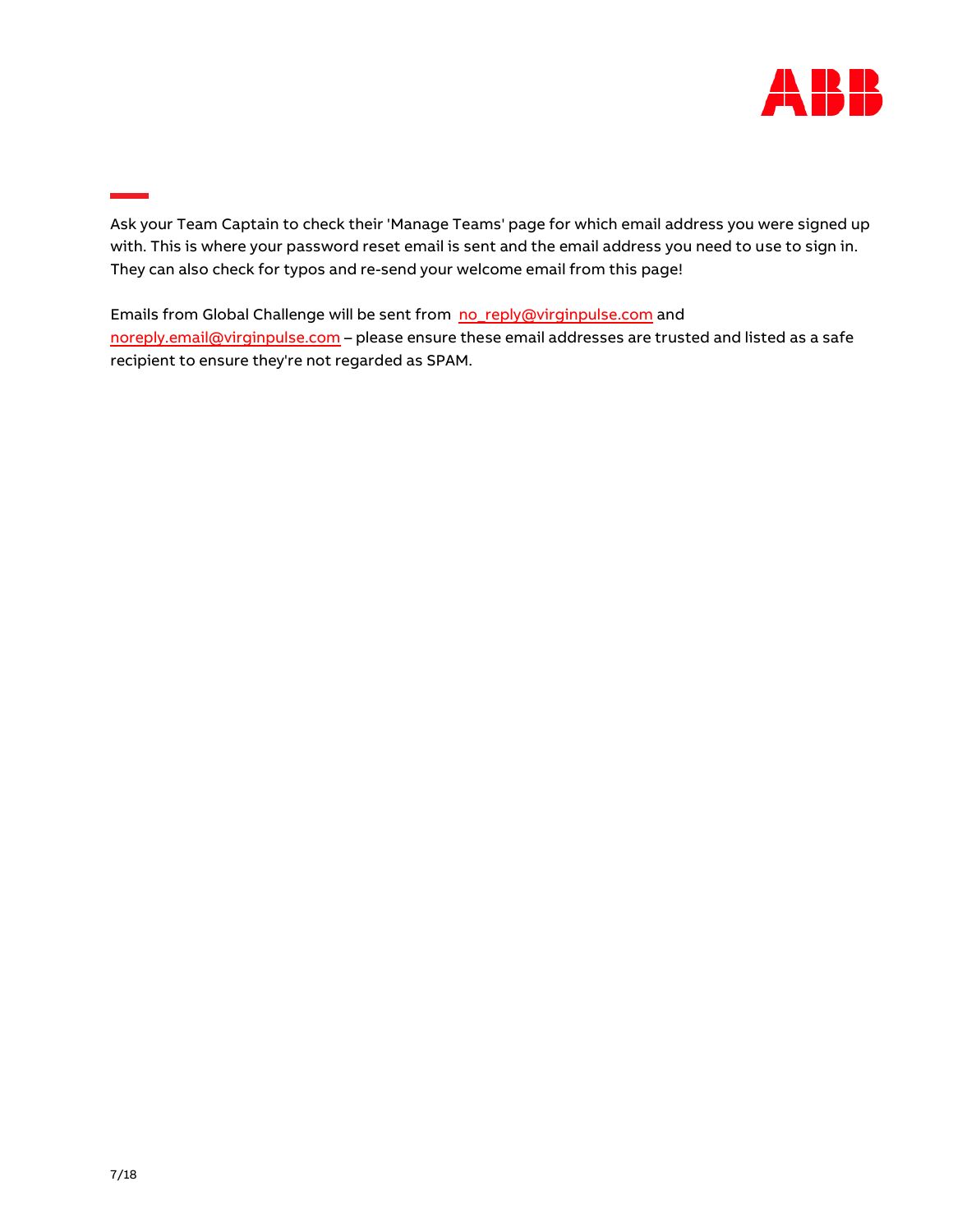

# <span id="page-7-0"></span>**Your Pulse device / activity tracker**

# <span id="page-7-1"></span>**How do I sync my Pulse device to my smartphone?**

- 1. Download the latest Global Challenge app from:<https://globalchallenge.virginpulse.com/apps>
- 2. Make sure Bluetooth is turned on in your smartphone settings
- 3. Open the Global Challenge app
- 4. Open the menu in the top left corner of the app
- 5. Click 'My Pulse'
- 6. Select 'Sync mode'
- 7. Press the Pulse button for 6 seconds, until the Pair and Bluetooth icons display

The app will connect with your Pulse and a successful connection message will be displayed. You will also see a link icon on your Pulse.

Repeat steps if pairing has been unsuccessful.

#### **Still unsuccessful?**

Please press the factory reset button on the back of your Pulse with a paper clip. Please note, this will erase any step counts stored in your Pulse. If you don't know these stored step counts, you may use your step average for the relevant days.

**Repeated these steps and your Pulse still won't sync?** Please contact us and include the details below:

- Model of phone
- Phone's operating system
- Version of Bluetooth
- Version of app
- What icons do you see on your Pulse?
- A screenshot or photo of any errors that occur (if applicable)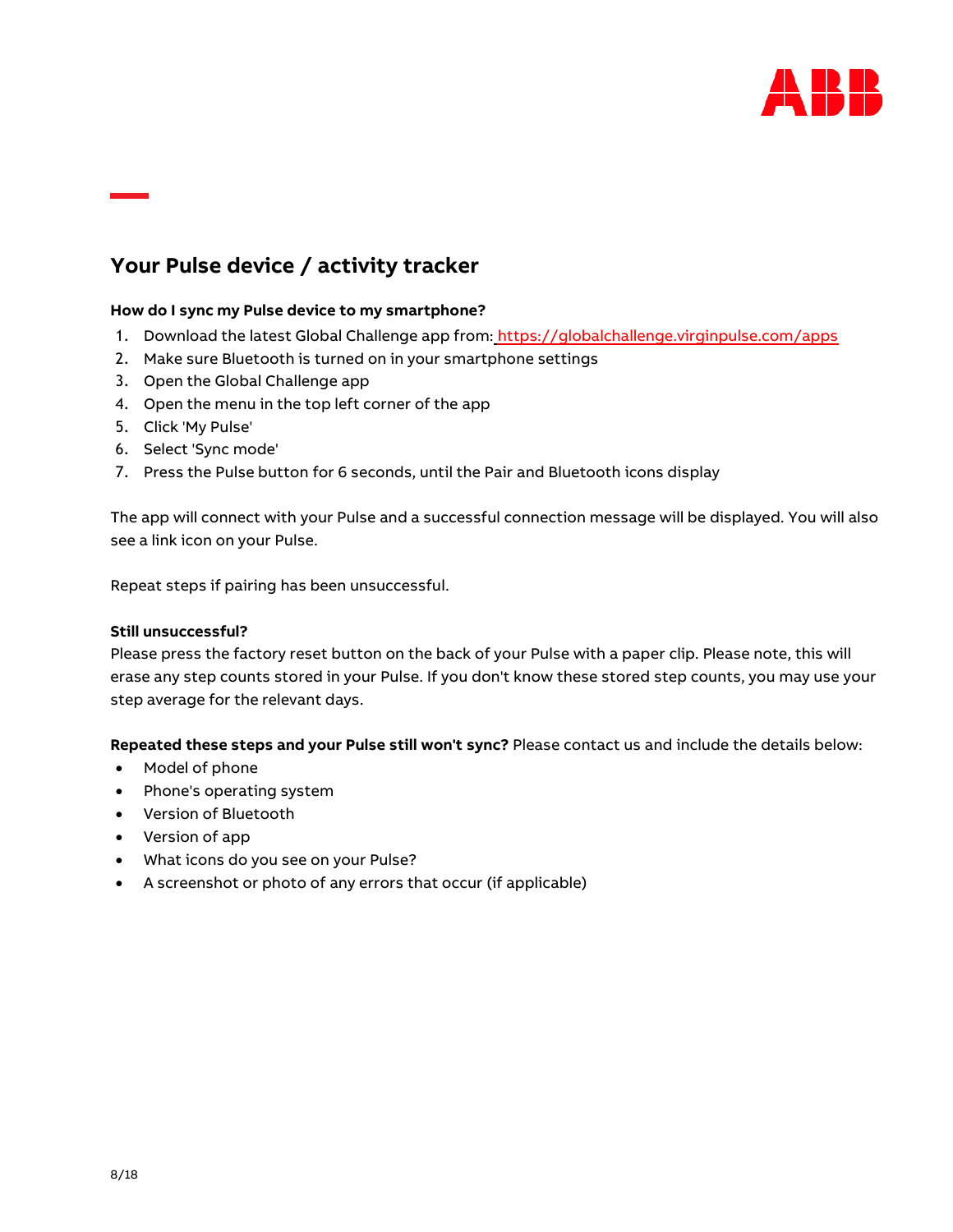

# <span id="page-8-0"></span>**How do I sync my steps from my pulse?**

If you have paired your Pulse device (indicated by a link icon on your Pulse) and one or more step counts have saved to your Pulse already, follow the steps below to sync your steps to your account:

- 1. Open the Global Challenge app
- 2. Open the menu in the top left corner of the app
- 3. Click 'Step Entry'
- 4. Press the Pulse button for approximately 3 seconds until the Bluetooth icon appears
- 5. Manually add any swimming or cycling distances
- 6. Click 'submit'

Remember that your step count will only appear in your app the following day.

# <span id="page-8-1"></span>**Are there other ways to enter a step count?**

Virgin Pulse recommends that you enter your step counts daily so that individual data and team statistics are a true representation of your achievements. You can enter your steps on the Global Challenge web platform or using the dedicated Mobile app. Please note, your tracking device will keep your steps from the last 14 days only - any older steps will be deleted so make sure you synchronize as often as possible.

Whether you're using your Pulse, or using an approved fitness tracker to count your steps, all you need to do is head to your Step Entry page.

- Pulse in standard mode: Enter your step count manually on your Step Entry page on the website or app
- Pulse in sync mode: Sync your step count to your Step Entry page on the app
- Fitness trackers: Sync your steps to your Step Entry page on the website

Don't forget to enter bike and swim distances in the relevant fields on your Step Entry page, then press 'Submit' (and 'Confirm' if you're using the website).

# <span id="page-8-2"></span>**Do other activities like swimming and cycling count too?**

Yes! Virgin pulse will be offering step conversions for numerous activites so you can convert time spent on many different activities into steps that count towards your daily step activity. This means you will never miss a beat! Encourage yourself and your team members to try new activities, without missing a step. The conversion tracking tool will be available on desktop and mobile version of the program – Make it count!

For swimming – please note that your activity tracker doesn't go well with water. So be sure to count the number of laps/lengths you do (and know the length of the pool), then all of this effort will count via the swim to step converter on the Step Entry Page.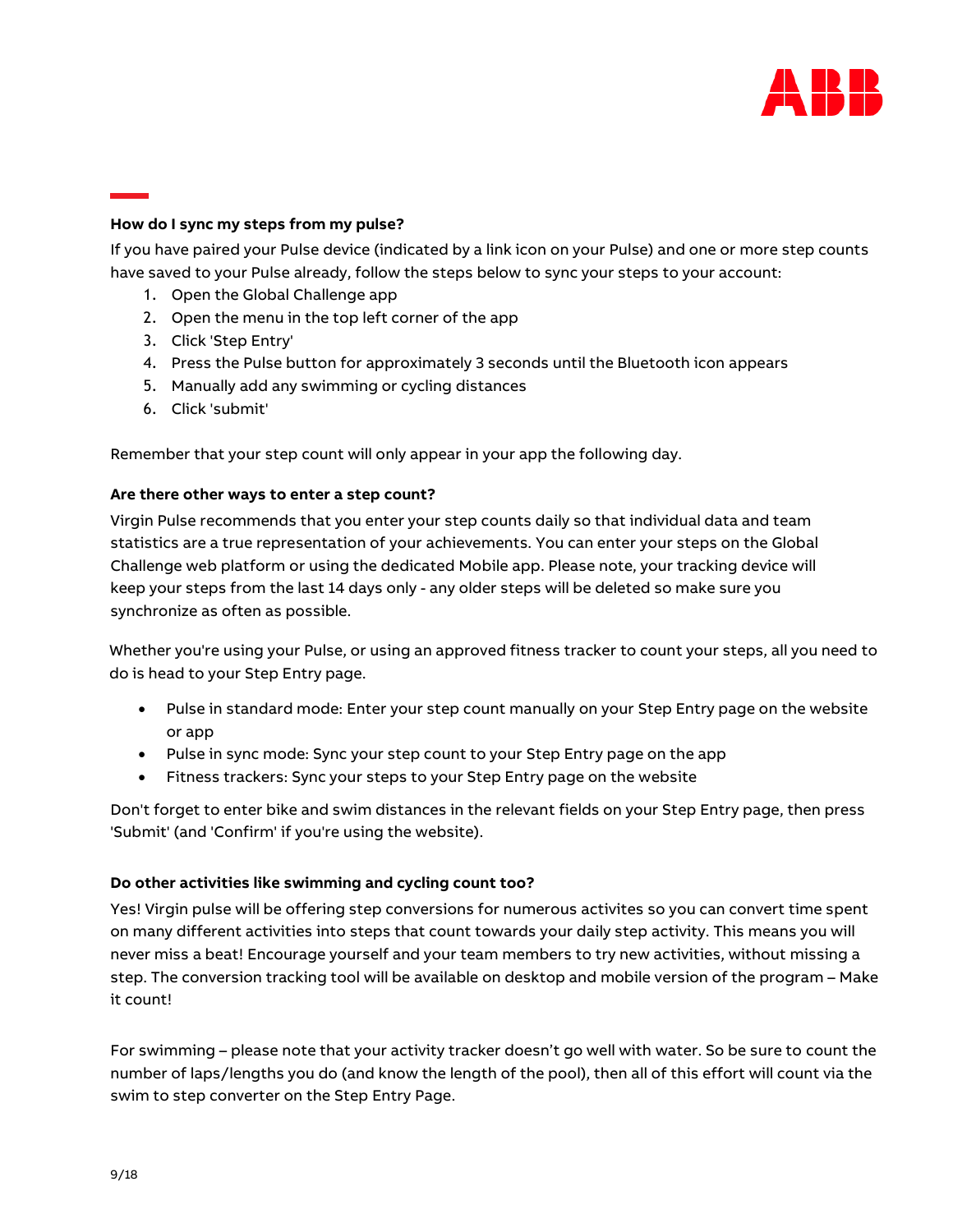

Although the Pulse detects movements when you're cycling, it isn't able to detect all your pedaling. So there is an cycling conversion to ensure that you're properly rewarded for your time in the saddle. Just enter your cycling distance (kms or miles) into the cycling to step converter on the Global Challenge Step Entry page.

If you are rowing, its recommended that you wear the Pulse on your wrist to record your activity. For other activities, such as rollerblading, skiing, yoga, Pilates, the gym, it's recommended to wear your activity tracker normally and it should record your natural movement.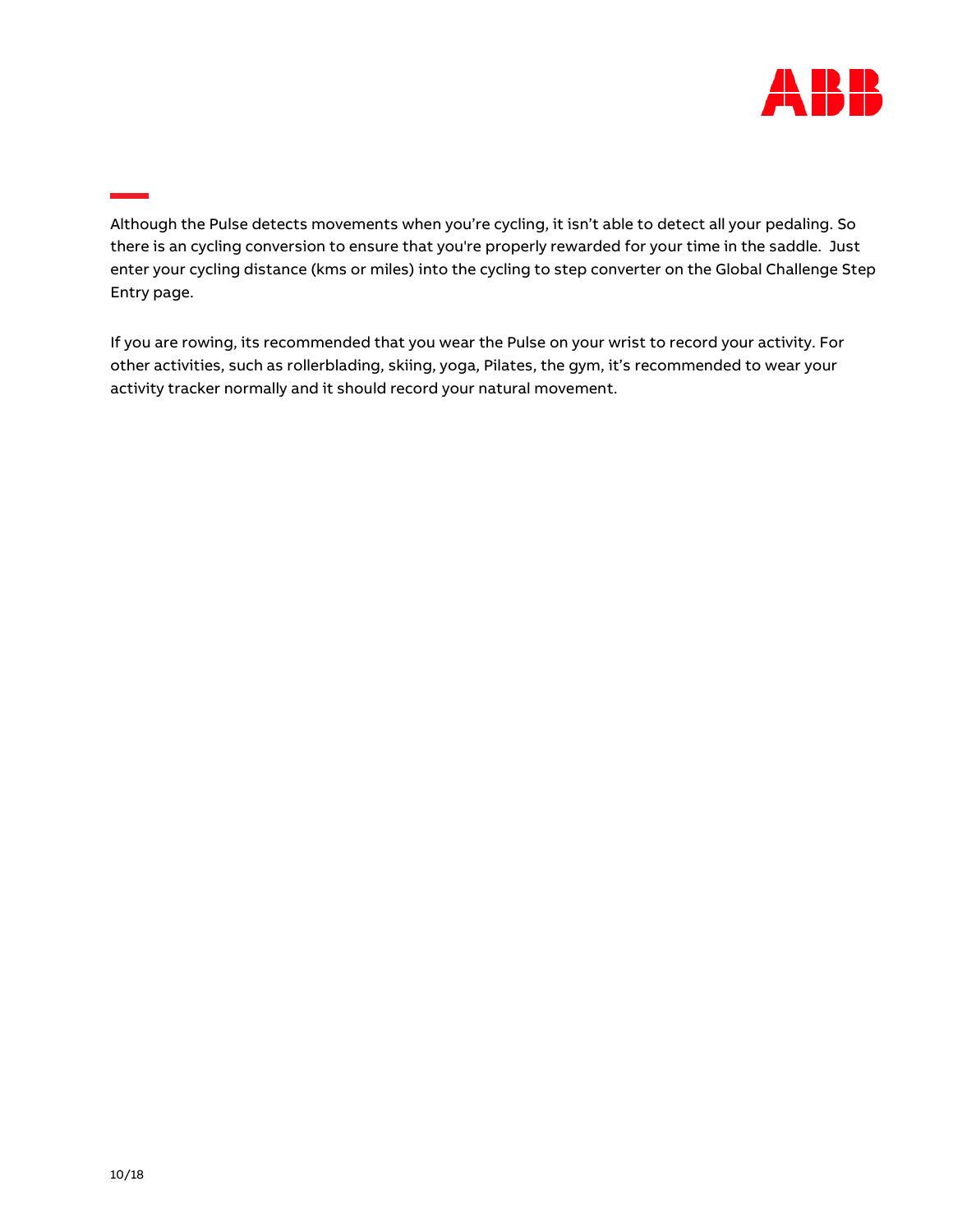

# <span id="page-10-0"></span>**Why won't my steps sync from my pulse?**

If you do not have a link icon on your Pulse You will need to pair your Pulse. You can find pairing instruction[s here.](https://support.gettheworldmoving.com/hc/en-gb/articles/205854466-Pairing-and-syncing-your-Pulse)

If you see a link icon on your Pulse, try these troubleshooting steps:

Download the latest Global Challenge app from:<https://globalchallenge.virginpulse.com/apps>

- 1. Head into the menu in the top left of the app and select 'My Pulse'.
- 2. Choose 'Standard mode' and then tick the option which reads "I have synced my activity and pressed the factory reset" (ignore the message - you don't need to do this) and then click 'Done'. Side note: As long as your Pulse is already in Sync mode (indicated by a link icon) and you don't physically reset the device using the factory reset button on the back, it will retain memory of your steps.
- 3. Choose 'Sync Mode'
- 4. Follow the instructions until you are advised that your device is successfully paired
- 5. Head back into the app menu, click 'Step Entry' and try to sync your steps one more time

\*\*Please note, **you must have a step count saved in your Pulse for the day you wish to sync for**. Step entry must also be open for this day on your Step Entry page. You cannot sync steps for the current day.

If your steps still don't sync after trying this, contact [Customer Support](https://globalchallenge.zendesk.com/hc/en-us) and include the details below:

- Model of phone
- Phone's operating system
- Version of Bluetooth
- Version of app
- What icons do you see on your Pulse?
- A screenshot or photo of any errors that occur (if applicable)

#### <span id="page-10-1"></span>**Lost or damaged your pulse?**

If your Pulse is accidentally lost or damaged then you're able to purchase a brand new Pulse and arrange for it to be delivered anywhere in the world from one of the links below:

- For members in the US or Canada, please use our [\\$USD shop](http://us.shop.gettheworldmoving.com/products/gcc-pulse)
- For members in Australia, please use our **\$AUD** shop
- For members who wish to pay in Euros, please visit our  $E$ U shop
- For all other members, please use our **£GBP** shop

Please note that the actual amount charged to your credit card may vary depending on your bank's own defined exchange rate. Your bank may also charge you a fee for international transactions.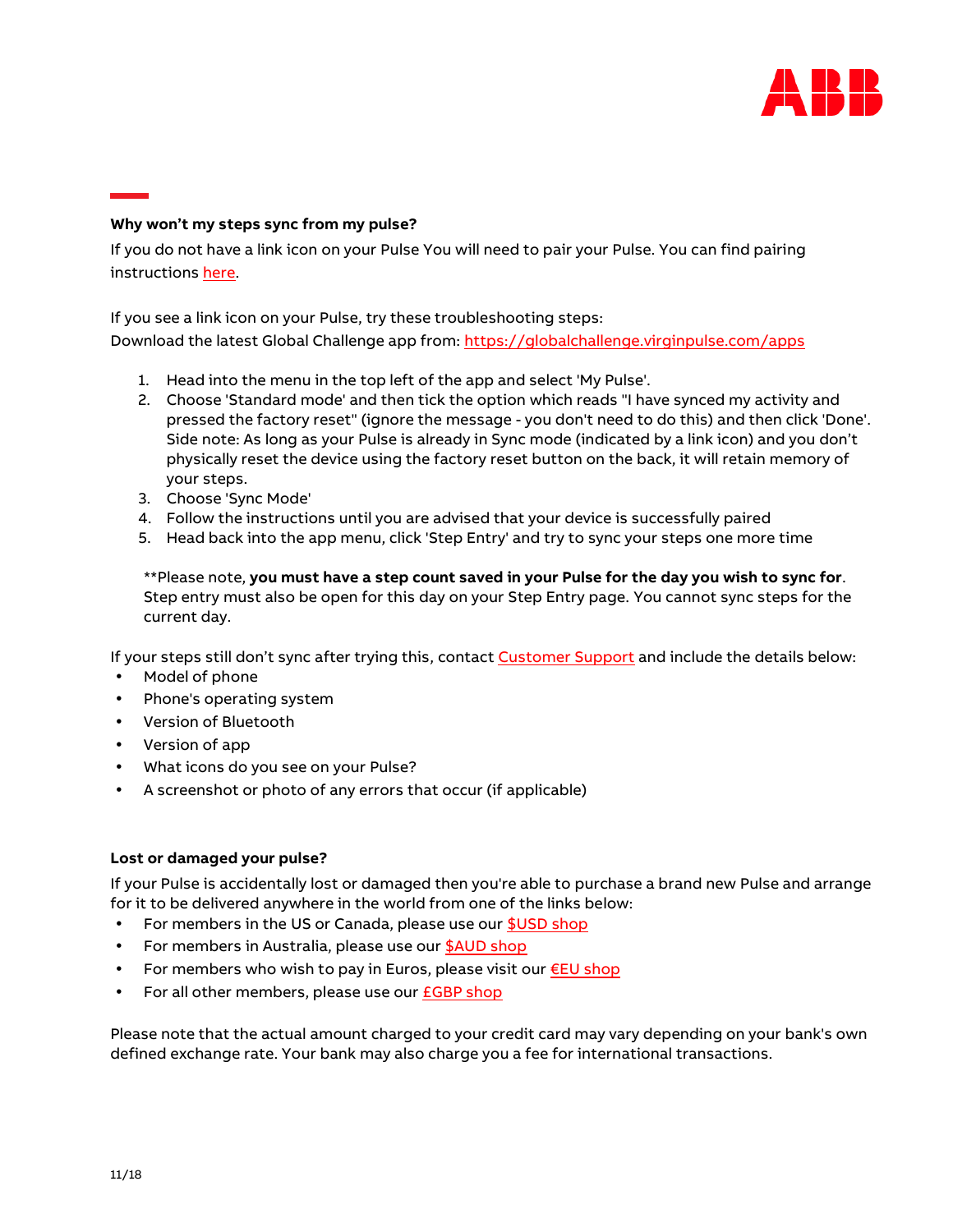

#### <span id="page-11-0"></span>**I think my pulse is faulty. What should I do?**

Before we go any further have you tried a bit of Pulse first aid? Please try removing and re-inserting the battery. To do this, remove the clip from the back of the Pulse device. There is a small screw that will need to be removed with a 1mm Phillips head screwdriver (or similar). The screw is in a small hole at the top of the gap in the middle of the belt-clip on the back of the Pulse.

Once the battery is back in place and the clip is re-secured, you may see an error message on the screen. This will show as ERR. If you see this message, press the Reset button on the front of the Pulse. If your Pulse device has a mechanical fault, such as a black screen, or it is not recording any steps we will happily replace it for you. Please [submit a request t](https://support.gettheworldmoving.com/hc/en-us/requests/new)o let us know.

If you have broken the clip on your Pulse device, as a quick fix, if any of your colleagues have a broken Pulse, you may wish to switch clips with them. To do this, simply unscrew the clip from the back of each Pulse, slide the clips off, slide the intact clip onto your Pulse and re-screw.

If your Pulse is accidentally lost or damaged then we do not issue replacements. You can however purchase a brand new Pulse from one of the links below (please select depending on your preferred currency). [\\$US;](http://us.shop.gettheworldmoving.com/) [\\$AU;](http://au.shop.gettheworldmoving.com/) [€EU](http://eu.shop.gettheworldmoving.com/)[; £GB](http://uk.shop.gettheworldmoving.com/)

#### <span id="page-11-1"></span>**How do I switch from the sync mode to the standard mode?**

To switch from Sync mode, back to Standard mode all you have to do is go to your app, select 'My Pulse' and then select 'Standard' mode.

#### <span id="page-11-2"></span>**Can I use my own fitness tracker?**

Although the [Pulse w](https://globalchallenge.virginpulse.com/pulse)ill remain the preferred choice for many of you, we understand that there are those who prefer to use their own fitness tracker. The Virgin Pulse Global Challenge site accepts [step and sleep](https://support.gettheworldmoving.com/hc/en-gb/articles/204670845-What-data-can-be-synced-) [data f](https://support.gettheworldmoving.com/hc/en-gb/articles/204670845-What-data-can-be-synced-)rom a variety of third-party fitness trackers. For the most up to date list of supported devices, please go here: https://globalchallenge.zendesk.com/hc/en-us/articles/115001581706-Can-I-use-myown-fitness-tracker-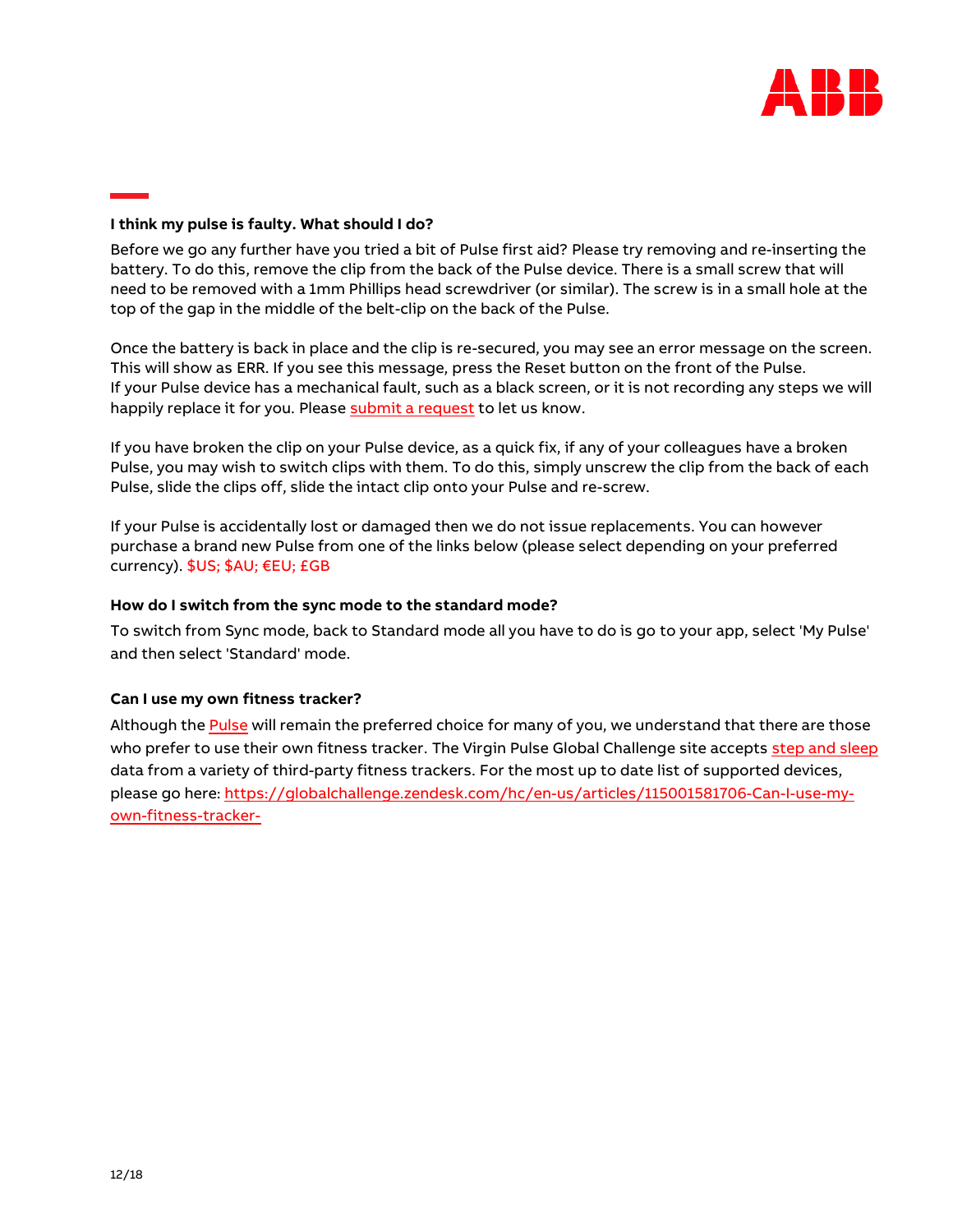

# **How do I connect my fitness tracker to the global challenge site?**

- 1. Go to the 'My devices' page on the website
- 2. Click 'Connect' and follow the instructions for your fitness tracker device
- 3. You will be redirected to your fitness tracker online account (e.g. Fitbit, Jawbone, Garmin or Misfit)
- 4. Log in to your fitness tracker online account and give permission to share data with the Global Challenge

Be sure to use your fitness tracker device login credentials, not your Global Challenge login.

Note: Global Challenge will only be able to read your step data (and sleep data if available). The Global Challenge will not be able to alter any of your fitness tracker device data.

<span id="page-12-0"></span>Once your fitness tracker device has been successfully connected, you will see the status of your fitness tracker device sh[own as 'active](https://globalchallenge.virginpulse.com/profile/devices/begin)'.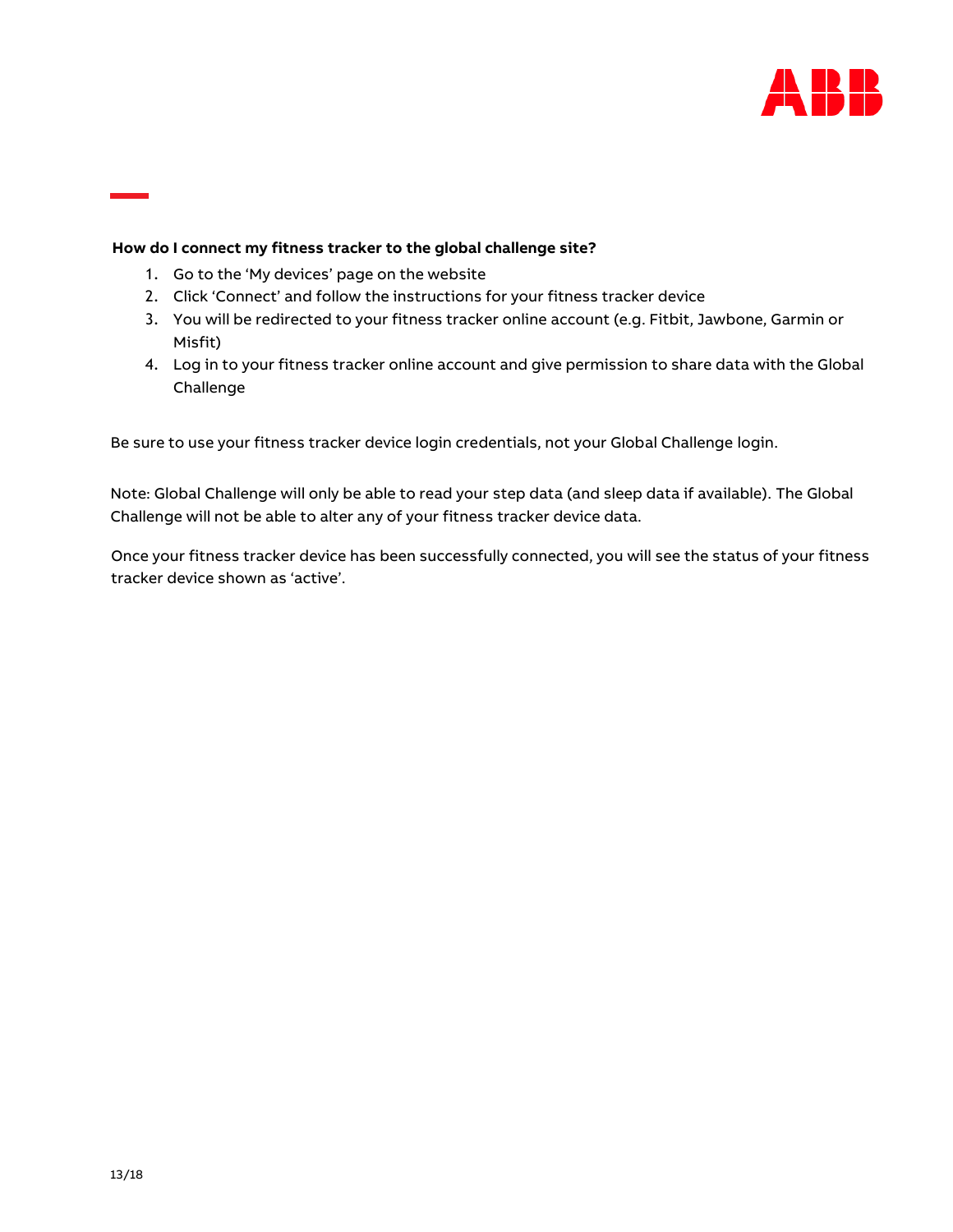

# <span id="page-13-0"></span>**I'm having trouble connecting my device. What should I do?**

# **1. Is your device connected to the Global Challenge website?**

Data will synchronise with the Global Challenge platform after you've connected your device via the ['My Devices' page](https://globalchallenge.virginpulse.com/profile/devices/begin) of the site. Once connected, you will see 'Status: Active' and a '...currently connected...' message on your 'My Devices' page.

# **2. Is your device compatible?**

Please check that your device is currently supported by Global Challenge. If your device isn't listed in the `Can I use my own fitness tracker`section, it can't be used to input data into the Global Challenge website.

# **3. Did you connect your device less than 60 minutes ago?**

Please note, it can take up to 60 minutes for your data to sync with the Global Challenge site.

# **4. Do you have steps saved in your fitness tracker account?**

Log in to your fitness tracker account and check that you have a step count saved to the day you wish to sync for. Also ensure that step entry is open for the day you wish to sync for on your ['Step](https://globalchallenge.virginpulse.com/steps)  [Entry' page.](https://globalchallenge.virginpulse.com/steps)

#### **5. Did you disconnect your device?**

If you disconnect your fitness tracker from the Global Challenge platform at any stage, please note that it can take 5-10 minutes before you will be able to reconnect your fitness tracker to the website.

#### **6. Check your fitness tracker's product information:**

For specific product information, please visit the relevant site below for further help:

- [FITBIT®](http://help.fitbit.com/)
- [Jawbone®](https://help.jawbone.com/)
- [Garmin](http://www.garmin.com/us/support/)
- [Misfit](https://misfit.com/catalogsearch/result/support/)

#### **Successfully connected?**

Once successfully connected, go to your [Step Entry page t](https://globalchallenge.virginpulse.com/steps)o sync your steps. For any days you haven't already saved a step count to your Global Challenge account for, your device will pull your step count from your fitness tracker account.

#### **Still not working?**

Send us an emai[l here a](https://globalchallenge.zendesk.com/hc/en-us)nd include the information below:

- What steps have you already tried?
- Fitness tracker Brand
- Fitness tracker Model
- A screenshot (if possible) of your third party device account showing dates and step counts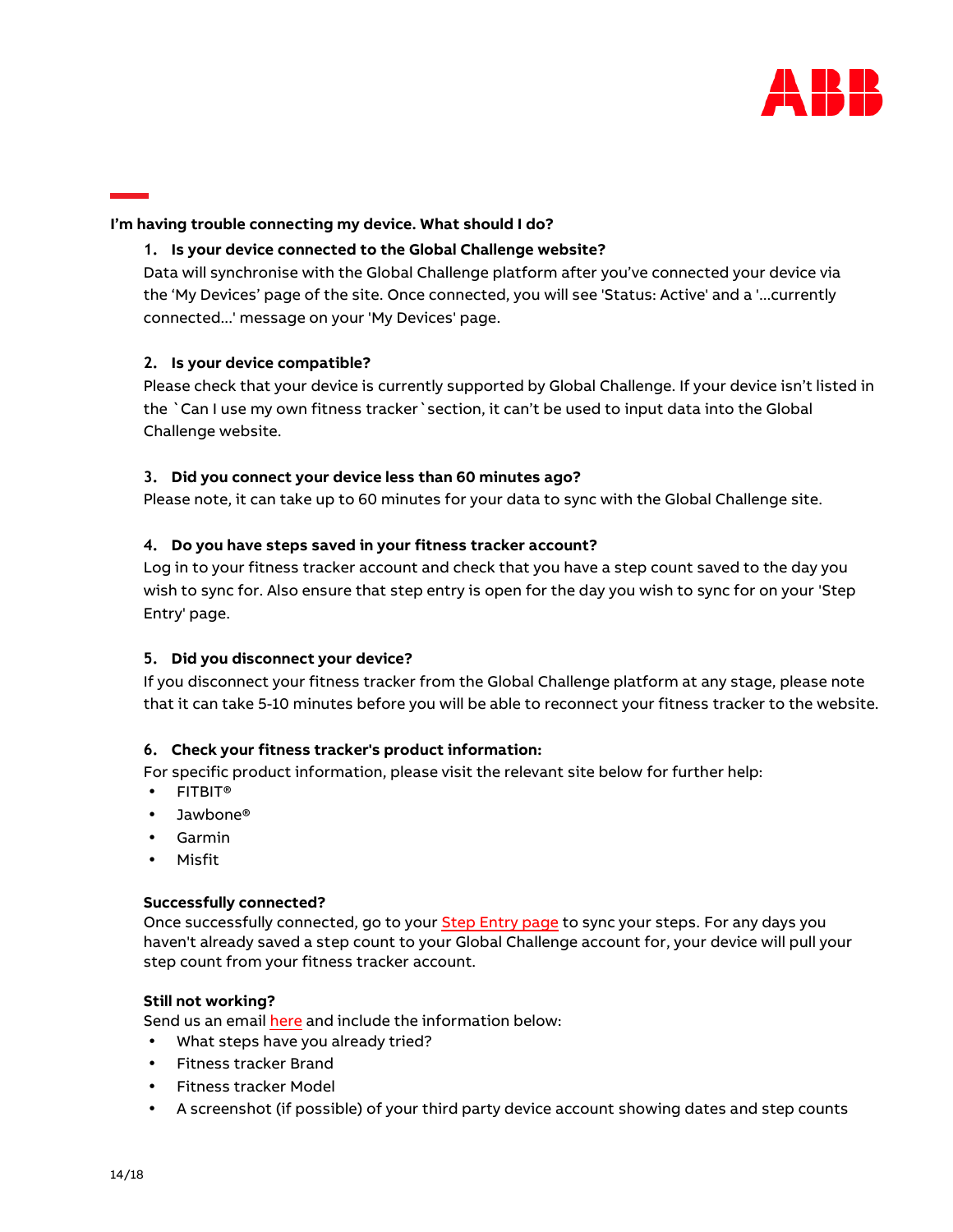

# <span id="page-14-0"></span>**How do I see my fitness tracker device steps on the step entry page?**

Once you've [connected your fitness tracker device](https://support.gettheworldmoving.com/hc/en-gb/articles/203971329-How-do-I-connect-my-fitness-tracker-to-the-GCC-site-) to the Global Challenge site, the steps you track with your fitness tracker will flow through to the step entry page.

When you view the Step Entry page, you will see:

- 'Fetching steps from your fitness tracker device' this may take a few seconds to complete. If these steps don't match the steps you can see on your fitness tracker platform, please wait 60 minutes and fetch your steps again.
- Once your steps have been fetched successfully, steps for each tracked day will be populated (if no steps are fetched for a day(s), these will be highlighted in red)
- To save your steps, just click the 'Submit' and 'Confirm' buttons

Note: It can take up to 24 hours the first time you connect your fitness tracker device before your steps will be available on the Global Challenge site.

If you disconnect your fitness tracker from the Global Challenge platform at any stage, please note that it can take 5-10 minutes before you will be able to reconnect your fitness tracker.

# <span id="page-14-1"></span>**I use more than one device. How can I connect them both at the same time?**

If you have more than one activity or sleep-tracking device, you can only link one device to the Global Challenge site at a time. If you wish to switch to another device, you'll need to disconnect your current device, then connect your new device. Any steps you've previously uploaded and submitted will remain in your profile. However, you are able to delete these and upload historic data from your new device.

# <span id="page-14-2"></span>**Can I still enter my steps manually?**

If your smartphone is not compatible with the app, you're still able to enter your steps manually! The Pulse comes out of the box in Standard mode.

- 1. The screen displays the steps icon and step count, which increases with your daily activity
- 2. Simply wear your Pulse and enter your activity each day via the app or website
- 3. Reset your Pulse to zero daily by pressing the button for three seconds to start counting.

# <span id="page-14-3"></span>**Why do I have to confirm my steps for them to be uploaded to the Global Challenge Platform?**

Once you've uploaded your steps to the Global Challenge Platform, you'll need to confirm them so they can be added to your team's total. There are a few reasons for this;

- You can ensure the steps have been uploaded correctly before they're submitted.
- If you receive a really impressive step count, you may receive a 'speed check' which means Virgin Pulse needs to hear a little bit more about how you achieved your steps before they're submitted (give them as much detail as you can, they love reading about your achievements!).
- By logging into the site, you can see the contribution you're making to your team's progress around the virtual journey and visit the many other features to help you create and instill your healthy habits.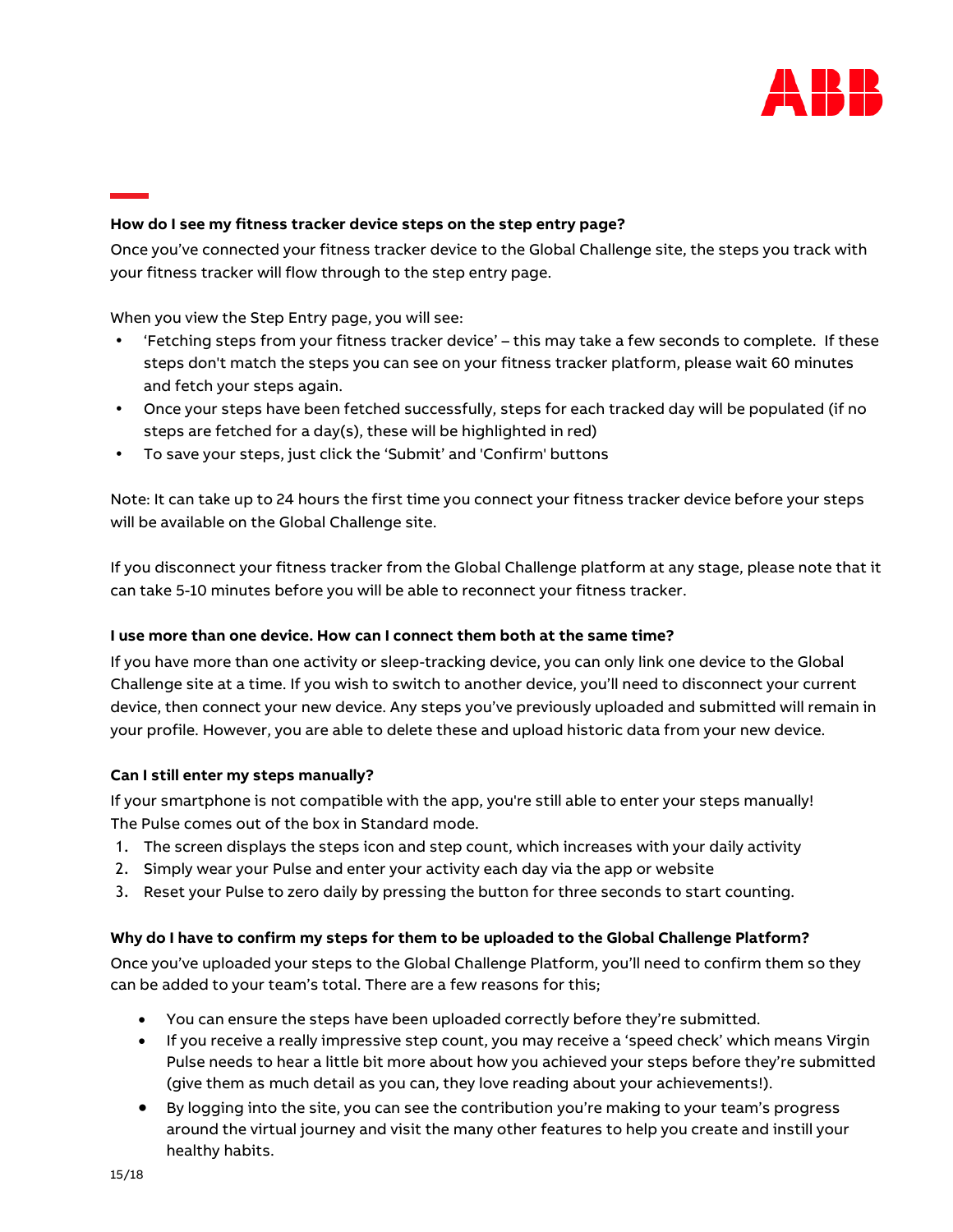

# <span id="page-15-0"></span>**What do I do if I get a speed check?**

During the 100-day challenge Virgin Pulse encourages you to achieve as many steps as possible. If you manage to clock up an amazing step count, you may receive a 'speed check'. This isn't a punishment, in fact, you should be proud! The speed checks are just a way for the Global Challenge to check that a step entry was not added in error or multiple days are being entered under one day.

# <span id="page-15-1"></span>**What's the battery life?**

Your Pulse battery should last for the duration of the Challenge.

When the battery icon first appears on your Pulse, don't worry! Your Pulse's battery still has 25% battery life left (about 1.5 months). When the battery icon becomes an outline only, there is 10% battery life left (about 3 weeks).

To change the battery, simply remove the screw located at the top of the clip and open the casing. Once the battery is changed and the casing re-secured you may see an error message reading ERR. If you see this message, press the Reset button on the front of the Pulse to reset the unit.

The Pulse uses a lithium metal cell (CR2032) battery. To ensure you dispose of this battery in an environmentally friendly way, please recycle it in the nearest battery recycling point in your ABB location. Most importantly, keep this battery (and any battery for that matter) away from children.

If you're syncing your steps with your Pulse, you will need to pair your Pulse again after replacing the battery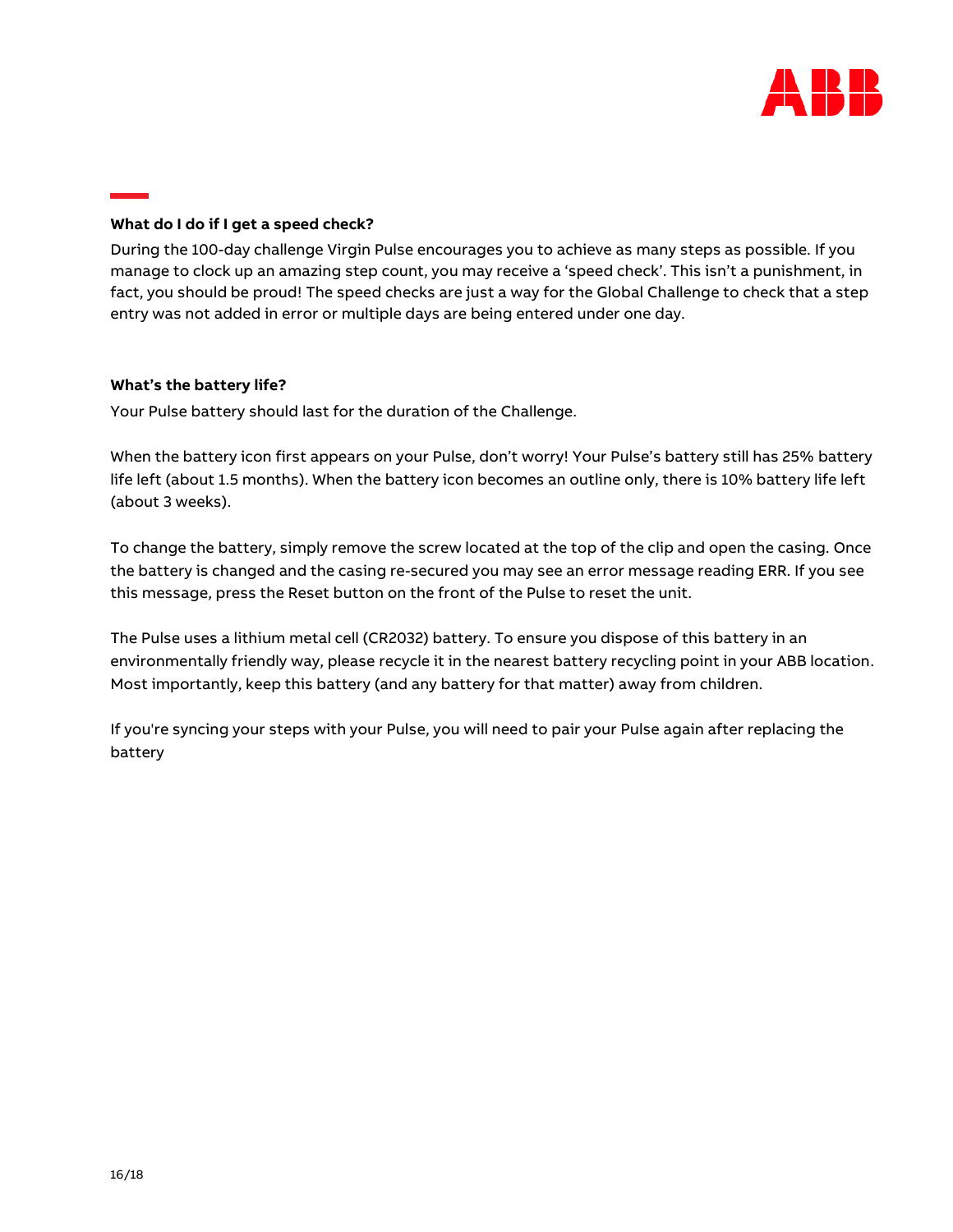

# <span id="page-16-0"></span>**My profile**

# <span id="page-16-1"></span>**How do I update my profile picture?**

You can add or edit your individual [profile](https://globalchallenge.virginpulse.com/profile/settings) picture by logging in, going to the ['My Trophies'](https://globalchallenge.virginpulse.com/trophies) section and clicking the photo place holder on the left. The file needs to be a .jpg file no bigger than 4MB please.

# <span id="page-16-2"></span>**How do I add or change my team profile picture?**

You can add or edit your team profile picture by logging in, going to the '[Team Profile](https://globalchallenge.virginpulse.com/event/team)' section and clicking the photo place holder on the left. The file needs to be a .jpg file no bigger than 4MB please.

# <span id="page-16-3"></span>**How can I change my team name?**

If you've come up with an even better team name and want to change it in the lead up to the event, the Team Captain can change this at any time by logging into the [Team Management](https://globalchallenge.virginpulse.com/manage) site. On the dashboard select the 'team' link in the 'Members and teams' section. Click on the current team name as it appears in the left hand column of the following page. This will take you through to an editing page where you can enter a new a team name. Once the pre-event site launches (2 weeks prior to the start of the 100 Day Journey), any member of the team will be able to amend the team name on the 'Team Profile' page.

# <span id="page-16-4"></span>**Why am I asked for my age?**

The Global Challenge asks you to indicate your age as this helps us provide company level reporting at the end of the Challenge. This information is aggregated and fed back anonymously to your company to help them understand the demographics of the employees who took part in the Challenge. Your age is also used to provide you with more tailored information as part of the Nutrition food calculator and also and within GCC ME to calculate your Heart Age and Lifestyle score. Please also be assured that this information does not appear on your profile and is not visible to anyone taking part in the Global Challenge.

# <span id="page-16-5"></span>**How do I change the privacy settings in my profile?**

To protect each participant's information and to allow you to choose how much information you want to share, there are three levels of privacy that can be selected under your profile settings.

These are:

- 'Private' Your information is kept hidden. This is the starting default for all participants.
- 'Public (Basic)' This shares basic information about your participation including profile photo, first name, trophies achieved, team name, organisation and country of origin.
- 'Public (Basic + Stats)' this shares the same information as above in basic but also includes current step average and Personal Best total.

To update your privacy level visit your ['My Trophies'](https://globalchallenge.virginpulse.com/trophies) page, and select your preferred option in the 'share this page' drop down list. Then click the green 'update' button to save.